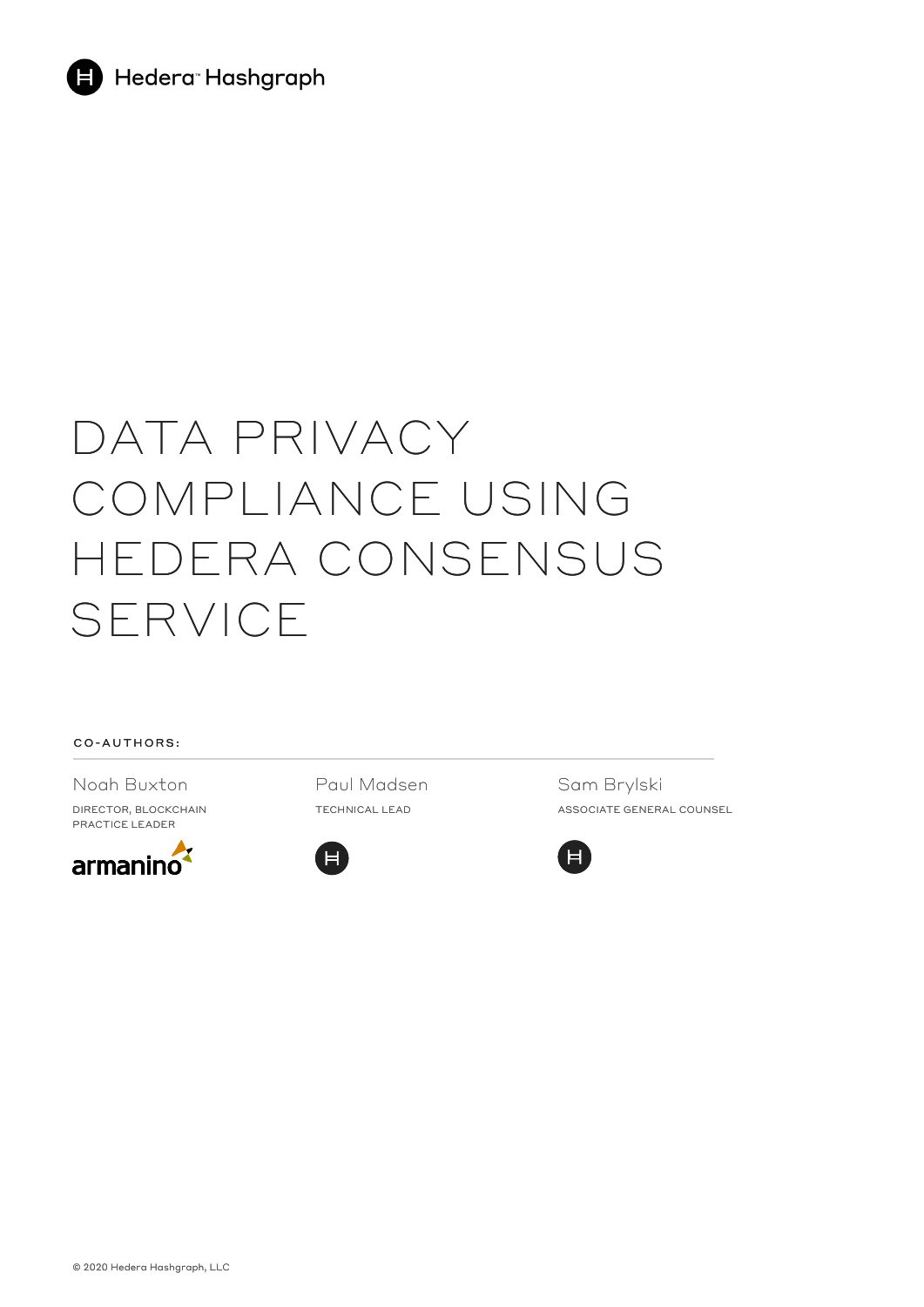## SUMMARY AND DISCLAIMERS

The Hedera Consensus Service (HCS) enables a decentralized architecture that can help solve for certain data privacy compliance challenges presented by naïve implementations of distributed ledger technology (DLT), while making possible new data privacy compliance mechanisms that are consistent with principles of user empowerment and control over how their identity attributes are collected, stored, processed, and shared. These principles are central to the European Union's General Data Protection Regulation (the GDPR) and other data privacy regulation frameworks around the globe.

This publication is intended to provide an overview of some of the features and functionality of HCS and should not be considered or relied upon as legal advice. Data privacy regulations continue to evolve, may vary significantly between jurisdictions, and can be ambiguous when applied to uses of emerging technology. Other obligations and regulations not discussed in this paper may apply to participants in the Hedera ecosystem depending on the context of their participation in the Hedera Network or characteristics of their application. Developers utilizing HCS should seek legal and compliance advice from an independent qualified professional.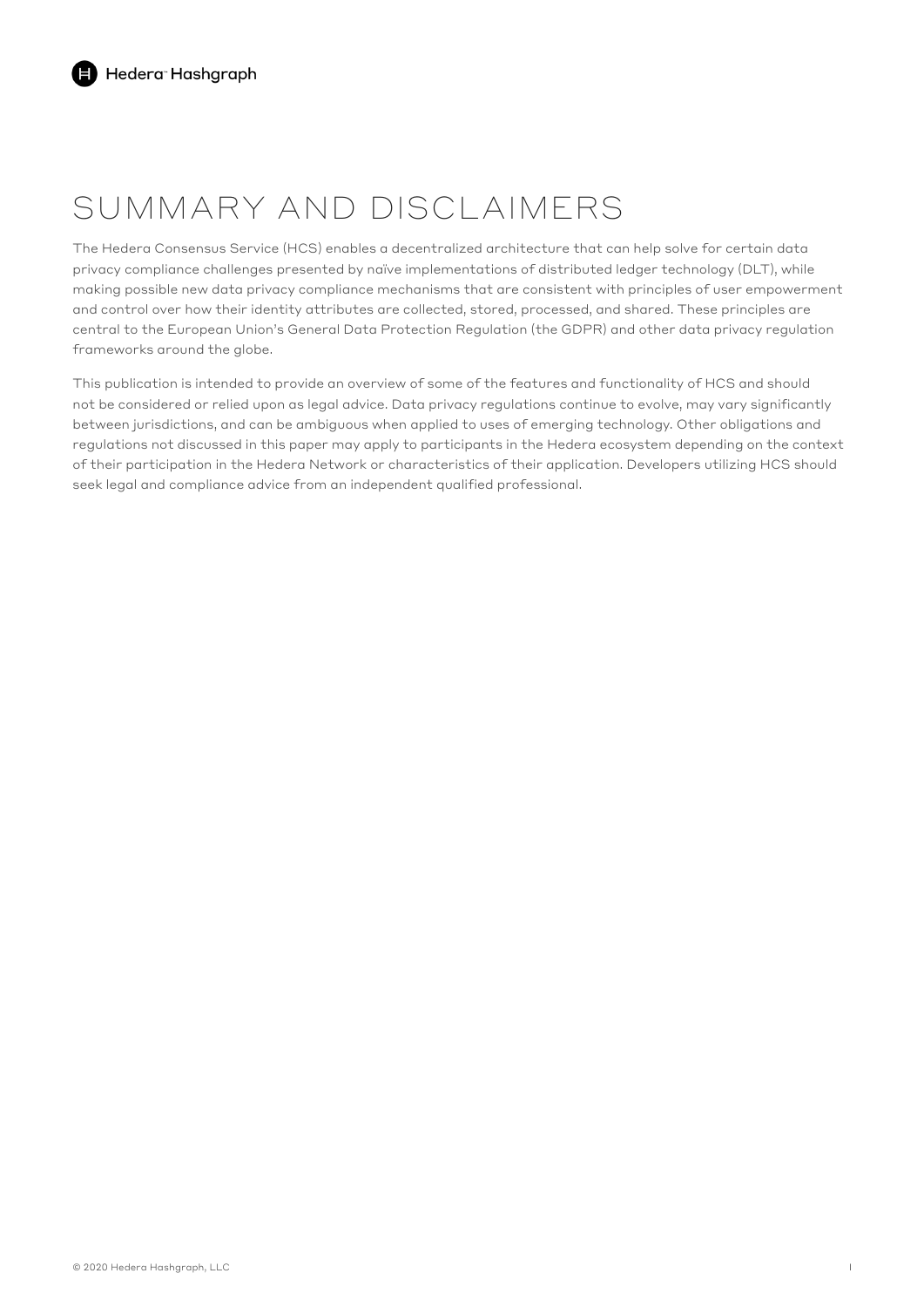## CONTENTS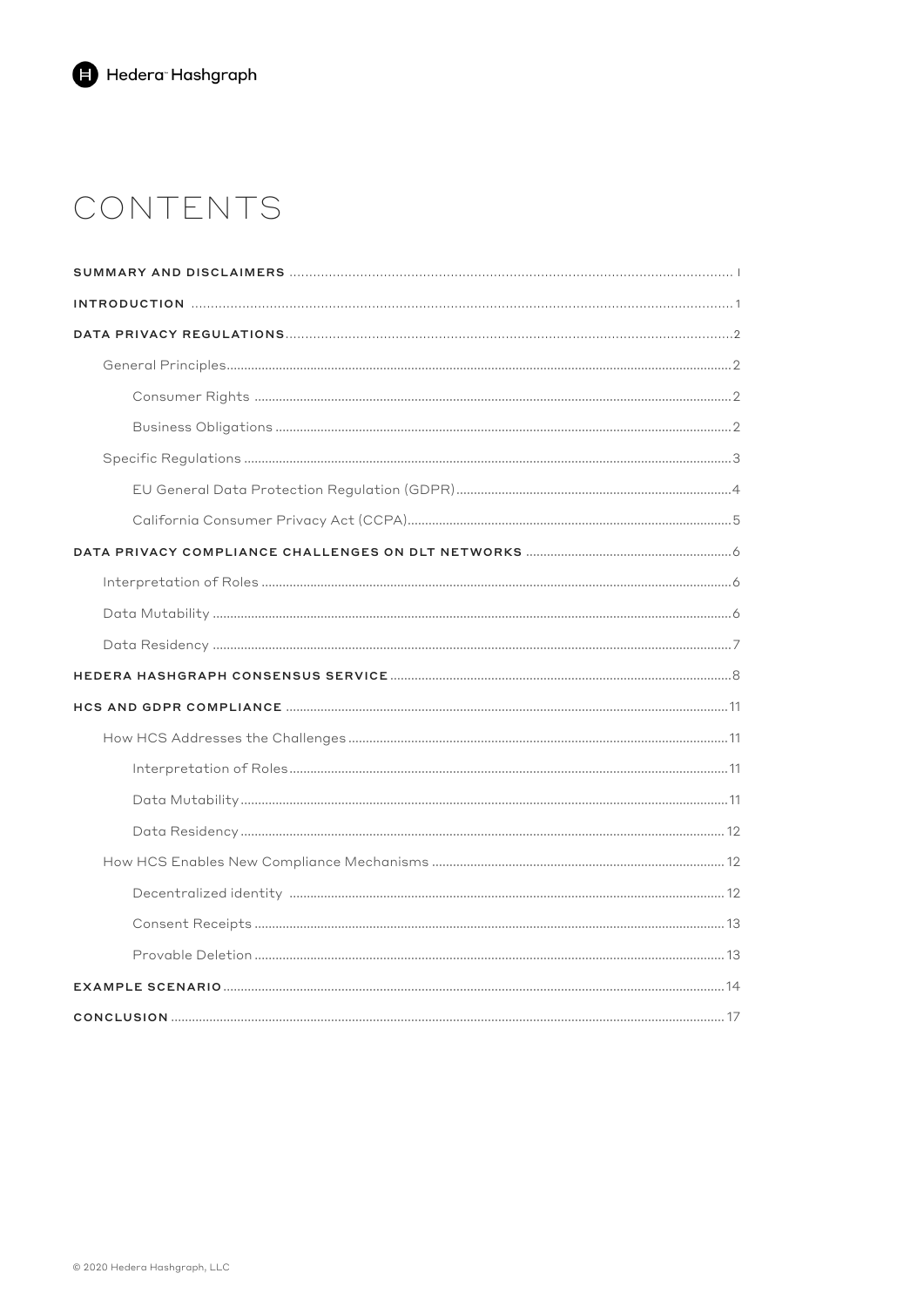## INTRODUCTION

The regulatory landscape for consumer data privacy was drastically broadened in 2018 with the European Union's sweeping, complex General Data Protection Regulation (GDPR) becoming effective in May of that year. Now, over two years later, the incredible pace of change, as well as continued regulatory uncertainty among businesses and consumers, still abounds. Indeed, a movement to protect personal data is fermenting in several of the individual US states. Three states have passed personal data privacy legislation since 2018, including the California Consumer Privacy Act (CCPA), and many other states have bills moving through the legislative process.

The data privacy regulations of this new class often have a number of common principles or grant a similar set of rights to the data subject. Among other things, both the GDPR and the CCPA convey the rights to correct, update, or delete personal data on a business database and require businesses to obtain consent for certain collection, processing, transfer, or sale of personal data. Developers must be prepared to consider these and other fundamental principles when designing applications and business models.

Scrutiny of the way organizations manage consumers' data privacy rights has never been higher. Regulators have robust enforcement programs, consumers across the globe are learning how they can take action to protect their own data privacy, and enterprises large and small are tackling the operational, technical, and reputational challenges to business-as-usual. At the same time, there remains significant uncertainty in how these data privacy regulations apply to distributed ledger technology (DLT) and a lack of compliance mechanisms available to developers on most distributed platforms.

Members of the Hedera Governing Council and other large global enterprises are actively working on projects that will use Hedera Network's Consensus Service (HCS) to solve these and other new challenges. Other businesses are sprouting in the fertile grounds of the Hedera ecosystem, many of which are developing decentralized applications (dapps) to leverage the Hedera Network's Asynchronous Byzantine Fault Tolerant (ABFT) algorithm. Meanwhile, developers, professional investors, retail investors, and consumers alike are all playing their part in the Hedera ecosystem's Cambrian explosion of innovation. The purpose of this paper is to provide actionable information for business application network developers using the Hedera Consensus Service to help comply with certain data privacy principles when building on the Hedera Network.

The challenges presented by new technology often manifest as an incongruity between the promise of the new technology fitting in with the "old way" of regulating, integrating, protecting, controlling, monitoring, etc. Below, this paper will (1) briefly discuss the data mutability and data residency challenges that arise in the context of DLT networks, (2) demonstrate some advantages of HCS as it relates to these challenges, and (3) introduce various compliance mechanisms that become possible with HCS. Finally, this paper will conclude with a case study to illustrate these concepts in action.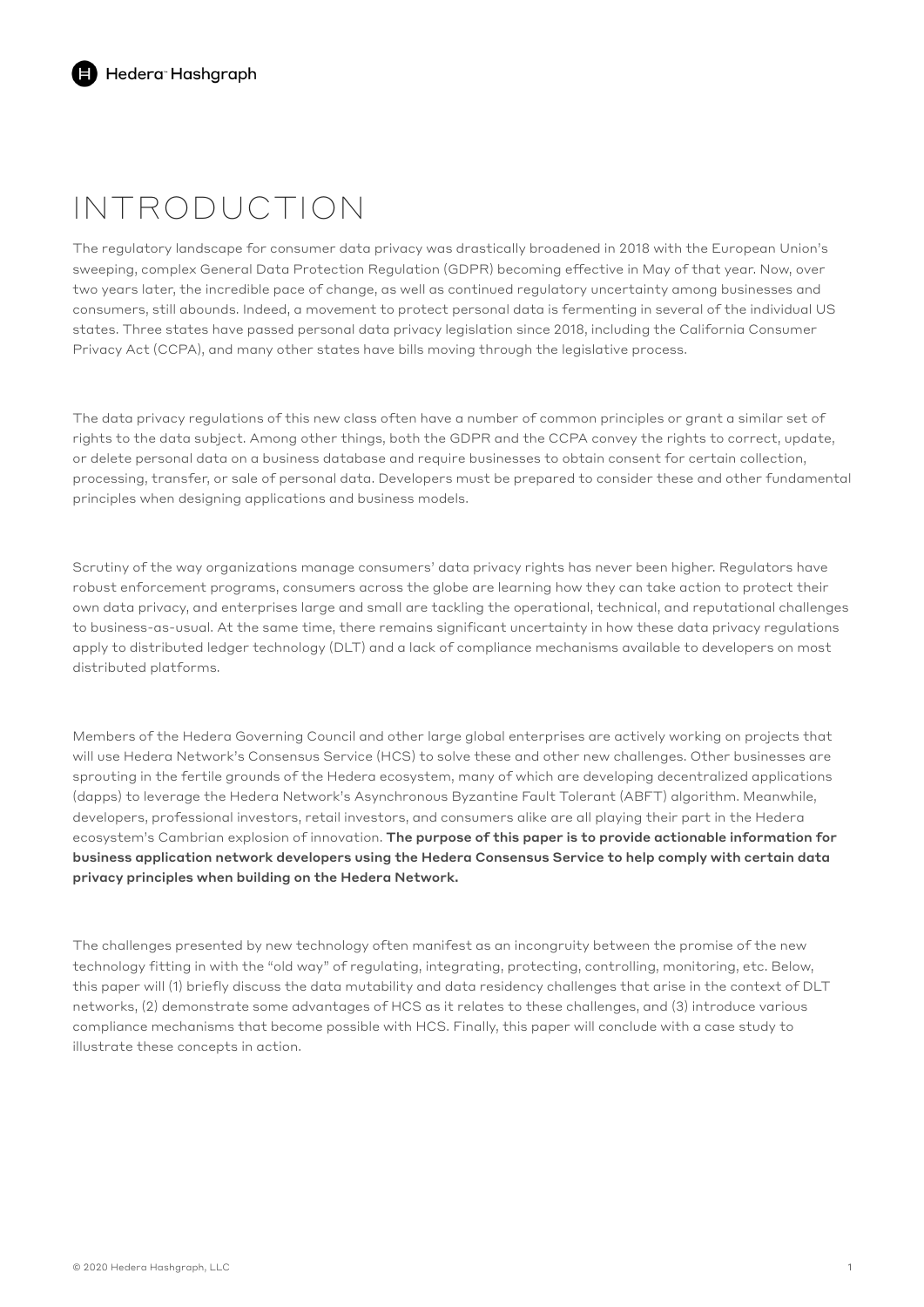## DATA PRIVACY COMPLIANCE CHALLENGES ON DLT NETWORKS

Data privacy regulations, such as the GDPR, are often seen as difficult to reconcile with the potentially permissionless, geo-distributed, and immutable nature of public ledgers. Two of the key challenges associated with reconciling data privacy regulations with DLTs are (1) data mutability, and (2) data residency.

## Data Mutability

Under the GDPR and other regulations, some data subject rights require the modification of previously collected personal data. For example, data subjects may have the right to correct inaccurate or outdated personal data, commonly referred to as the right of rectification, and the right to deleted collected personal data, referred to as the right of deletion or right of erasure.

Blockchains are invariably described as an immutable or uneditable ledger or database. This immutability is portrayed as a key enabler of the trust in the blockchain through resistance to malicious modifications. Once a transaction is added to a block and that block added to the end of the chain, then after some number of additional blocks are added, the transaction in question is effectively written in stone, as it would be impractical for an attacker to modify that transaction.

Such immutability, so valuable to protect the integrity of a cryptocurrency or similar, is a double-edged sword. Immutability would appear to make it difficult, or perhaps impossible, to satisfy the requirements of the right of erasure, at least with respect to any data stored on-chain.

As an example, consider a cryptocurrency exchange that facilitates the buying and selling of different currencies. Such exchanges will typically maintain a database of user account data on their own off-chain systems, including Know Your Customer (KYC) status and balances. In the typical custodial model, it is only the exchange itself that acts as an account on the blockchain, reflecting the aggregate balance of its users. An individual user's balance is maintained off-chain in the exchange's own database. If a customer were to request the cancellation of their account, transfer of their balances to their own non-custodial wallet, and erasure of any data the exchange had stored, the exchange would be able to comply by deleting its off-chain data for that customer. But the transfer of balance to the user's wallet would manifest as a transaction submitted to the DLT network and persisted in the immutable history of the relevant blockchain, and it would not be possible for the exchange to delete that data.

## Data Residency

Data privacy regulations often recognize that their protections may be rendered useless if the relevant personal data is able to be freely transferred to another jurisdiction with less stringent data privacy requirements. In the context of the GDPR, there are detailed requirements around the transfer of EU personal data to, or viewing of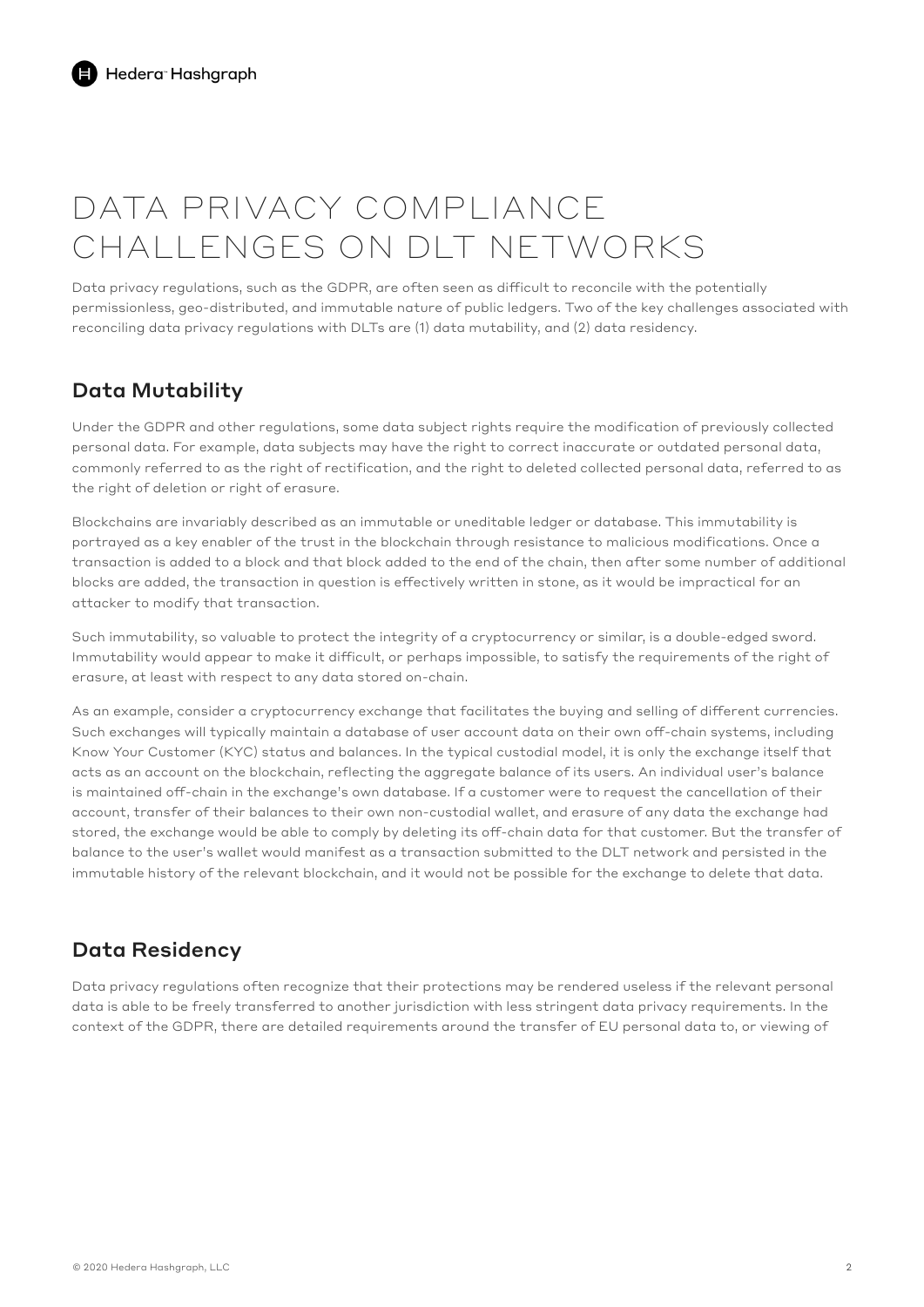

### Hedera<sup>-</sup>Hashgraph

such personal data from, other locations. In general terms, the recipient of such personal data must be under a legally binding obligation to follow GDPR data protection principles or their equivalent.

On a typical public DLT network, the network data will be distributed and duplicated across all or many geodistributed nodes. That is, of course, a key value proposition of a DLT network, namely that no small number of actors are solely entrusted with network data. Consequently, it may be difficult or impossible for a developer to ensure that personal data does not move to a particular geographic region, particularly if the DLT is permissionless and allows anyone to run a node.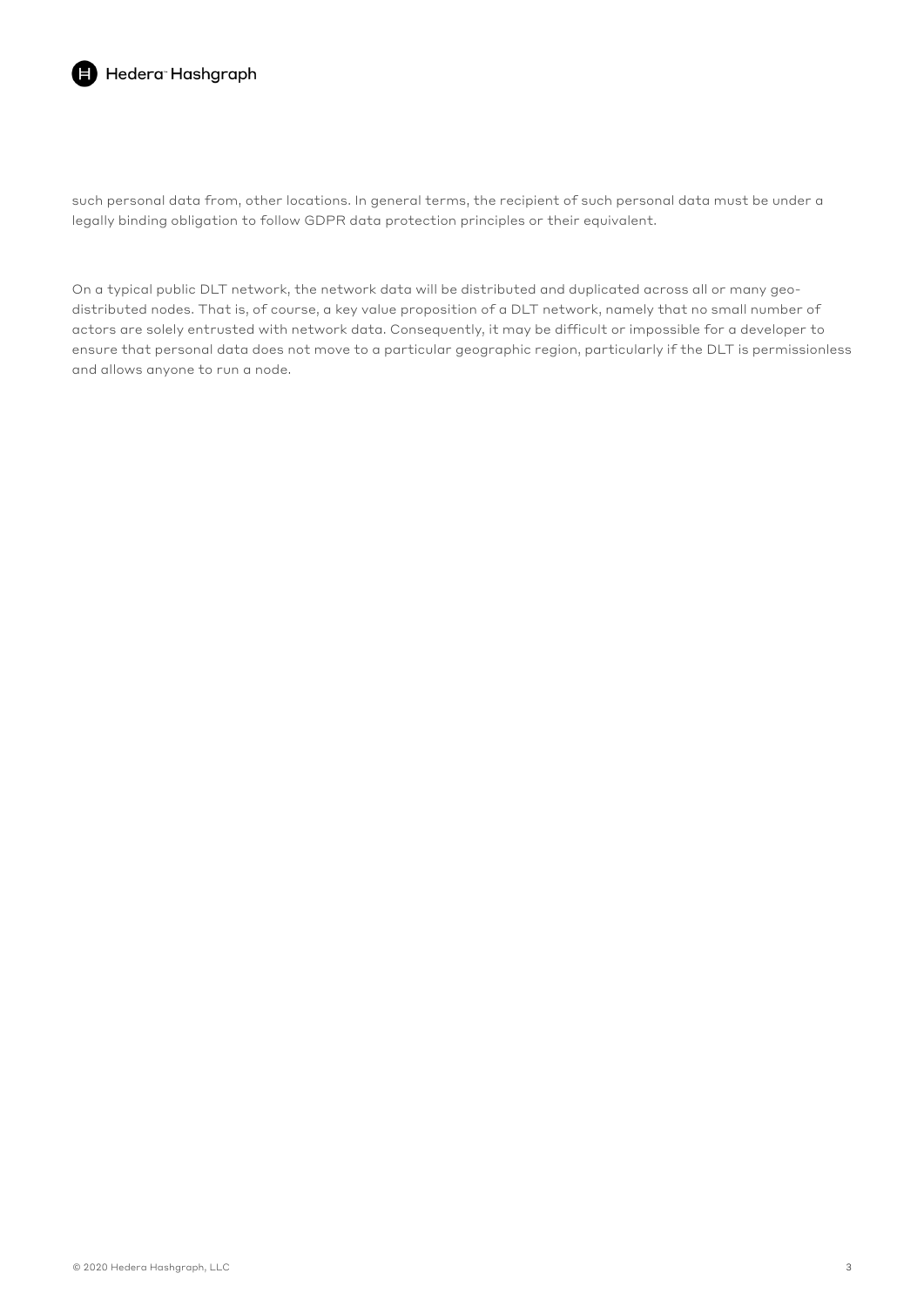## HEDERA CONSENSUS SERVICE

The Hedera Network is a public distributed ledger technology (DLT) built on the hashgraph consensus algorithm. The technology is governed by a council of large, global enterprises that provide a mature and stable platform to the enterprises and distributed applications that build on the network.

The Hedera Network contains four services – cryptocurrency, file storage, smart contracts, and a consensus service. As the service of choice for many enterprise developers, we focus here on the Hedera Consensus Service (HCS) and its applicability to certain principles of the GDPR.



In the HCS model, a transaction logically flows through the main Hedera Network out to a business application network, in the process being assigned a consensus timestamp and order. The members of that application network process the transactions in that same order, and thereby ensuring that all members of the application network can maintain a consistent, synchronous representation of some application state.

In Step 1, a client submits a transaction to a mainnet node. The client is able to encrypt the transaction such that only authorized parties will be able to read it. This node submits the transaction to the rest of the network.

In Step 2, the nodes of the mainnet then assign that transaction a consensus timestamp and order within a particular HCS topic. The mainnet nodes store the encrypted transaction for only a very short time, approximately three minutes.

The transaction also flows out to the mirror network, as shown in Step 3. The mirror network is a parallel network of nodes, designed to remove from the mainnet nodes the burdens of storing transaction history and responding to queries from clients, and so allowing those mainnet nodes to be optimized for calculating consensus timestamps at high throughput. A mirror network node may choose to store a history of all transactions or only some transactions.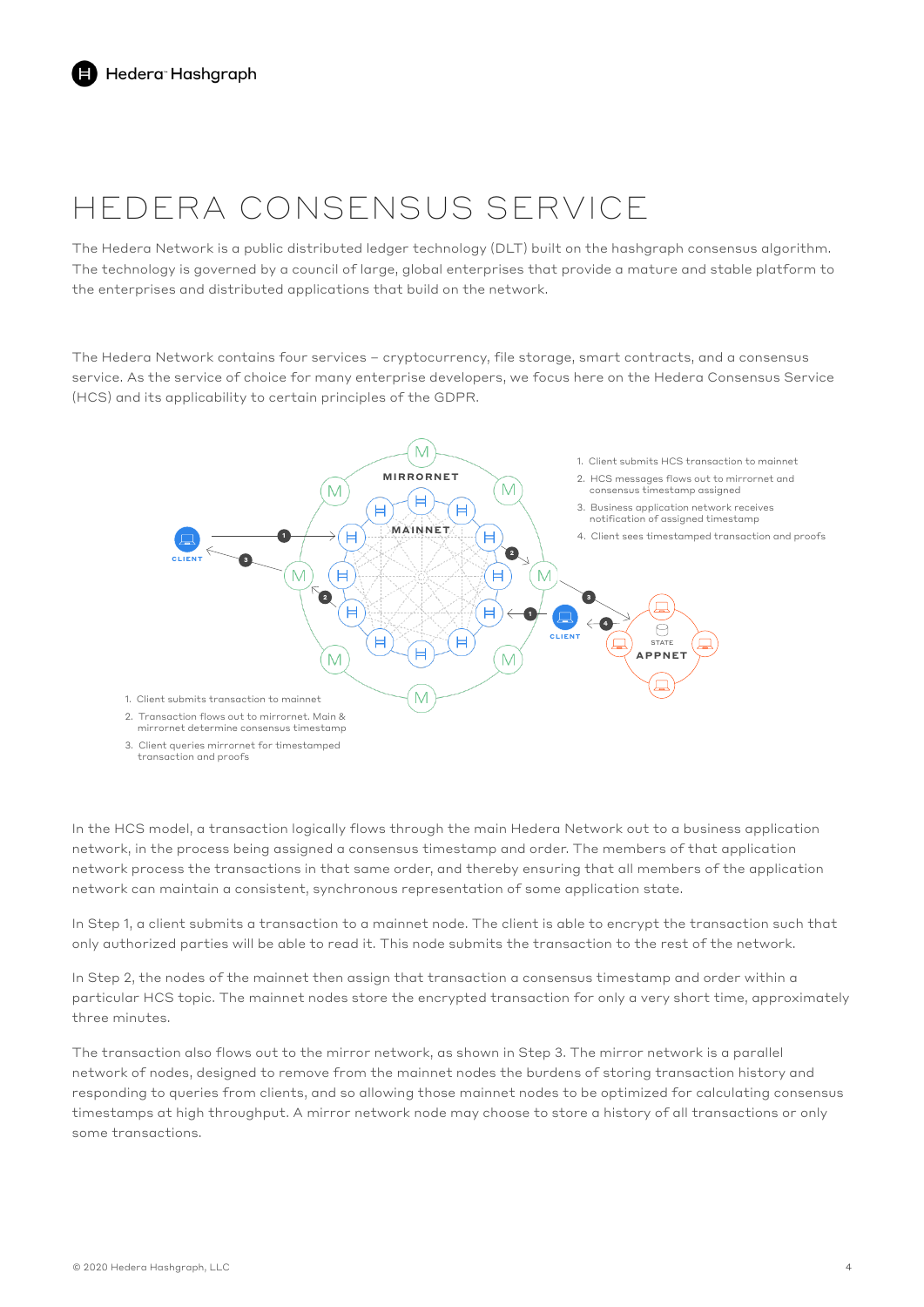If the transaction was initially encrypted, neither the nodes of the mainnet nor mirror network will be able to read it. They can nevertheless still assign it a consensus timestamp and order, and add it to a historical record, respectively.

In Step 4, the transaction flows from the mirror network to whatever business application networks have subscribed to the topic. It is the members of the business application network that have the decryption keys necessary to read the business data within the transaction. Once decrypted, the members of the business application network then process that business transaction and update their local copy of state, as shown in Step 5.

In the HCS model, the nodes of the three different networks play different roles:

#### • Mainnet nodes

- Determine consensus timestamp and order for transactions
- Mirror network nodes
	- Calculate consensus timestamp and order for transactions (not currently enabled)
	- Optionally persists history of transactions
	- Support APIs by which HCS messages can be subscribed to and retrieved

#### • Business application network nodes

- Maintain state for relevant transactions
- Run business processes on state
- Support APIs by which clients can query the application network state

A given computer could play the roles of both mirror network node and business application network node; that is, a business application network node could receive HCS messages directly from the mainnet and not via a mirror node hosted by some other entity. A particular business application network might have one or more of its members act in this capacity.

A business application network could itself be a private permissioned ledger, relying on HCS for fast, fair and secure transaction ordering through a public DLT, rather than using some consensus algorithm between the members of the private network. For instance, there exists a plugin to HyperLedger Fabric whereby a particular HyperLedger network can call out to HCS rather than use the existing consensus algorithms that Fabric supports. By essentially outsourcing transaction ordering to the Hedera Network via HCS, the smaller private ledger can benefit from the more decentralized trust and governance of Hedera as well as the improved security, performance, and fairness of the hashgraph consensus algorithm. Similarly, a Quorum or Corda deployment could leverage HCS in lieu of those framework's own integrated consensus algorithms.

We explore below how the above separation of duties between mainnet, mirror network, and business application network nodes that HCS enables can help facilitate compliance with certain data privacy regulatory principles while still providing valuable decentralized trust to business application networks.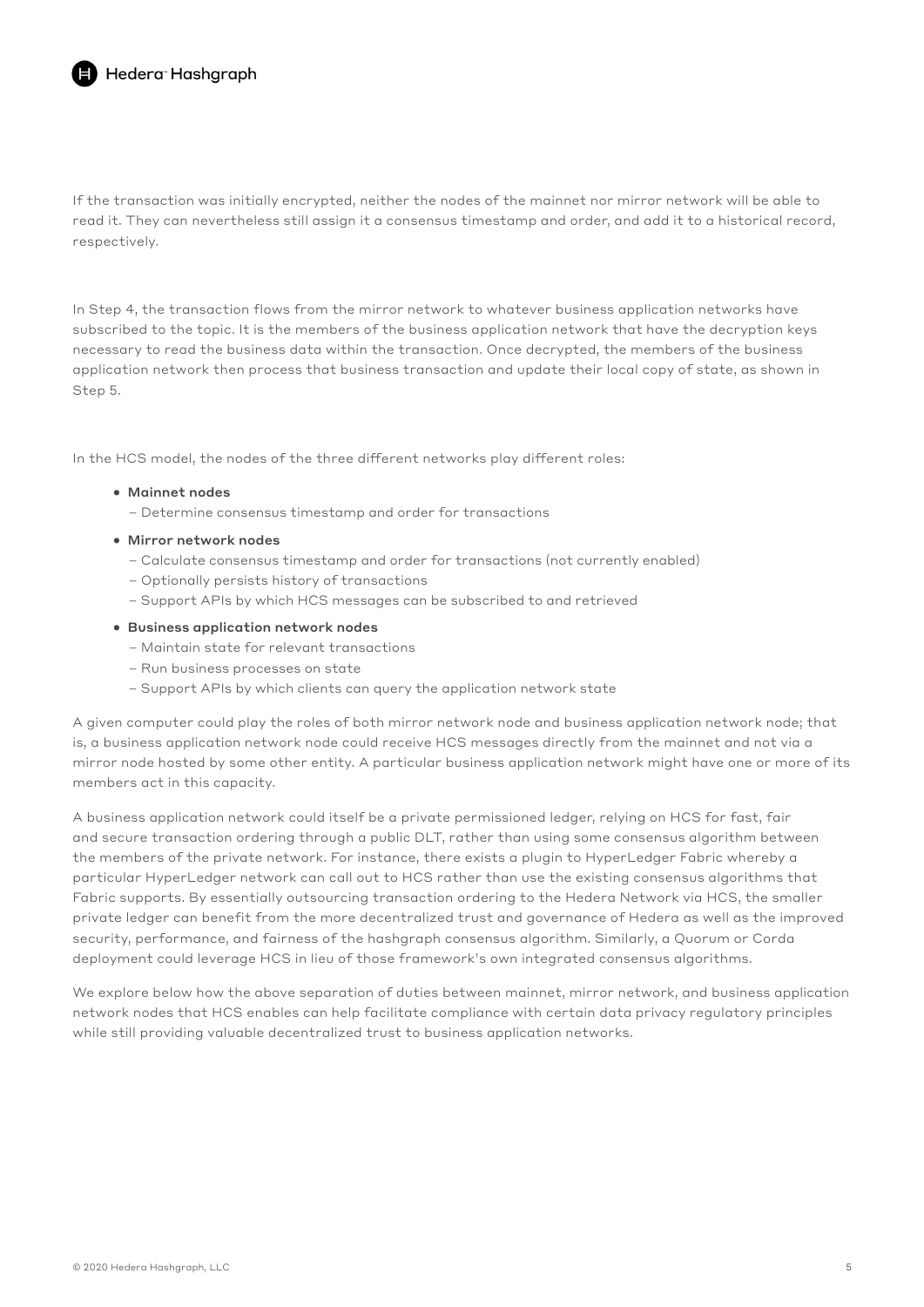## HCS AND DATA PRIVACY COMPLIANCE

It is generally acknowledged that data privacy regulations, such as the GDPR, can be more readily reconciled with DLTs by using a private and permissioned DLT rather than a public permissionless DLT, as the relatively small number of known participants simplifies the compliance challenge. However, the smaller number of participants in a permissioned DLT can generally not provide the same level of decentralized trust as a permissionless model.

Consequently, another emerging trend is to use a private permissioned ledger, but also record key snapshots of the private ledger's state to a permissionless public ledger. The private ledger makes more practical the GDPR's requirements of identifiable and legally responsible entities storing personal data in a secure manner consistent with the wishes of the corresponding data subjects, while the public DLT provides cryptographic protections against inappropriate manipulations of the stored personal data by those entities.

HCS is a concrete manifestation of the above general direction, enabling an architecture where private permissioned business application networks can store, process, and share personal data among themselves, but with the trust, transparency, and provability provided by the larger, public, and more decentralized Hedera Network.

By placing the burden of maintaining application state on business application network nodes and not the Hedera Network, the HCS model keeps raw personal data where it belongs – on the computers of those businesses with a justifiable need for its storage, analysis, and sharing.

Finally, it is important to note again that these methods are only part of a complete data privacy compliance program, and their effectiveness may depend significantly on the applicable regulations and specific characteristics of the business application network. For example, the GDPR defines regulated personal data to be any information relating to an individual who can be directly or indirectly identified; and, conversely, where an individual can no longer be identified from data, that data is no longer considered to be personal data. However, the extent to which any technique sufficiently reduces the risk of re-identification or linkability to a particular individual so as to refer to the resulting data as "anonymous" depends on a range of factors, including the underlying data and the application of the relevant technology.

### How HCS Addresses the Challenges

We identified above two challenges that data privacy regulations present for DLT network – data mutability and data residency. We discuss below how HCS and the model of permissioned business application networks can help to address those challenges.

### DATA MUTABILITY

The fundamental challenge for supporting a user's right to demand modification or erasure of their personal data if maintained on an immutable chain is not that it is impossible to delete a given piece of data, but rather that doing so would prevent subsequent validation of the chain.

In the HCS model, the personal data is encrypted before being submitted to HCS. It will not be persisted on the mainnet nodes and will be persisted in that encrypted form on whichever mirror network nodes keep the messages.

It is true that deleting messages from the mirror network node would invalidate the integrity of the topic running hash. In that sense, the data that the mirror network nodes store is "immutable," that is, deletion of one message would prevent external parties from subsequently validating the history and integrity of the list of messages sent to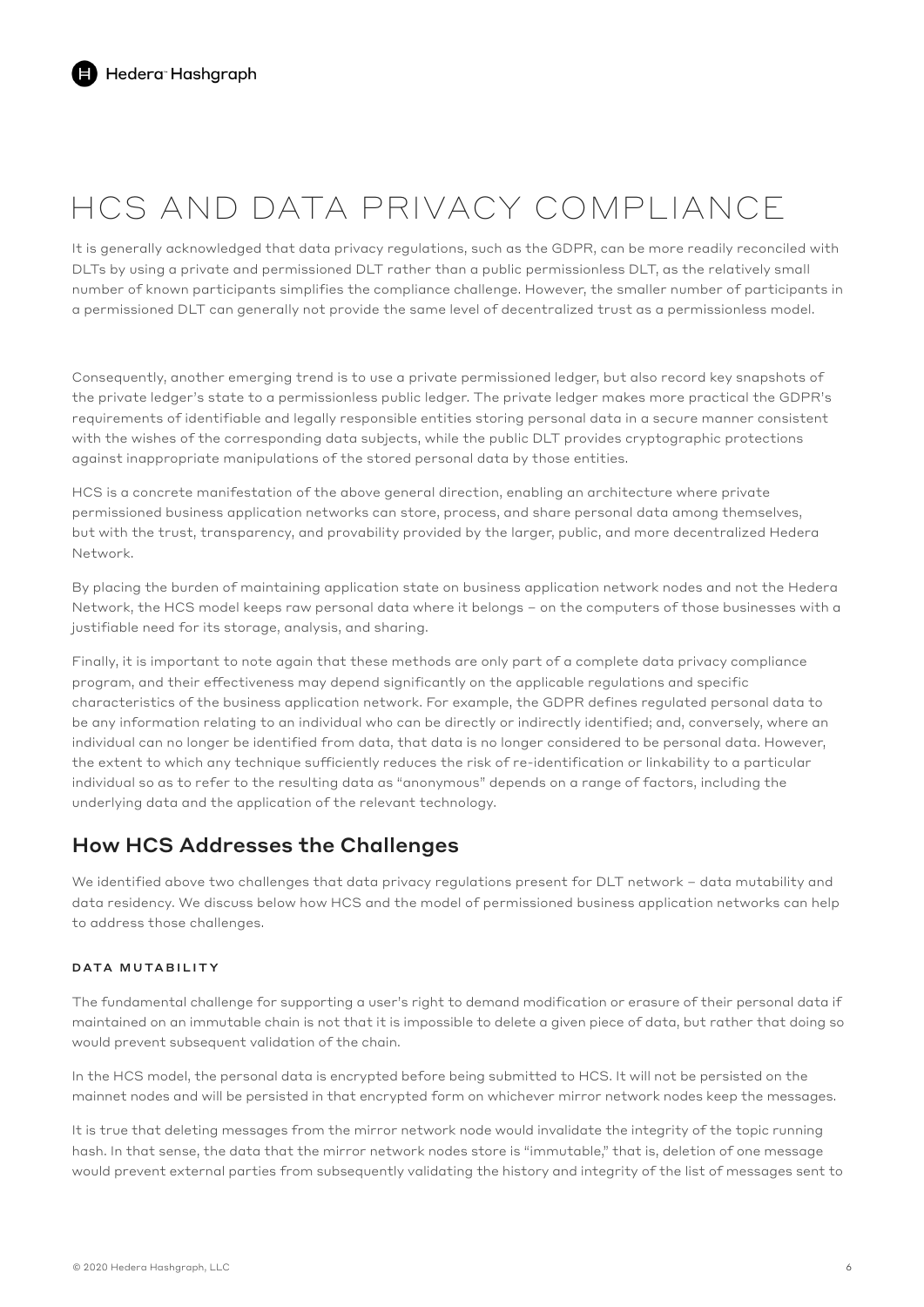

the corresponding topic.

But the mirror network nodes do not have the keys necessary to decrypt the personal data, which are held only by the business application network members. If business application network members delete the keys that were used to encrypt the personal data, then, even if the encrypted personal data still sits on a mirror network node server, it is deleted in effect from the network as it can no longer be accessed by any participant.

Consequently, there is no need to delete the encrypted messages from the mirror nodes, with consequent invalidation of the relevant running hash. In the HCS model, the copies of the personal data persisted by the members of the business application network are mutable and therefore support the GDPR's erasure requirements, while the encrypted copies persisted on the mirror network nodes remain immutable.

### DATA RESIDENCY

With the HCS model, business application networks may exercise control over both the location of raw personal data and possession of the necessary cryptographic keys that would allow access personal data communicated via HCS messages. By permissioning such business application network, only computers in jurisdictions chosen by the business application network would be granted membership and the ability to access or view the unencrypted data.

The encrypted HCS messages will have been communicated over the internet to main and mirror network nodes that may not (indeed, likely will not) be in the same jurisdictions, as is true of messages communicated over IP networks in general.

### How HCS Enables New Compliance Mechanisms

HCS can also enable a range of additional functionality that creates new mechanisms consistent with common principles in data privacy regulations of user empowerment and transparency and are potentially not possible on DLT platforms other than the Hedera Network. We list three such examples below.

### DECENTRALIZED IDENTITY

New data privacy regulations are causing businesses to reconsider their default model of aggressively collecting and storing user personal data. Decentralized identity, sometimes referred to as self-sovereign identity, enables a model where users are given greater control and responsibility over the storage and management of their own personal data, and in so doing shift that burden (and associated costs and risk) away from businesses.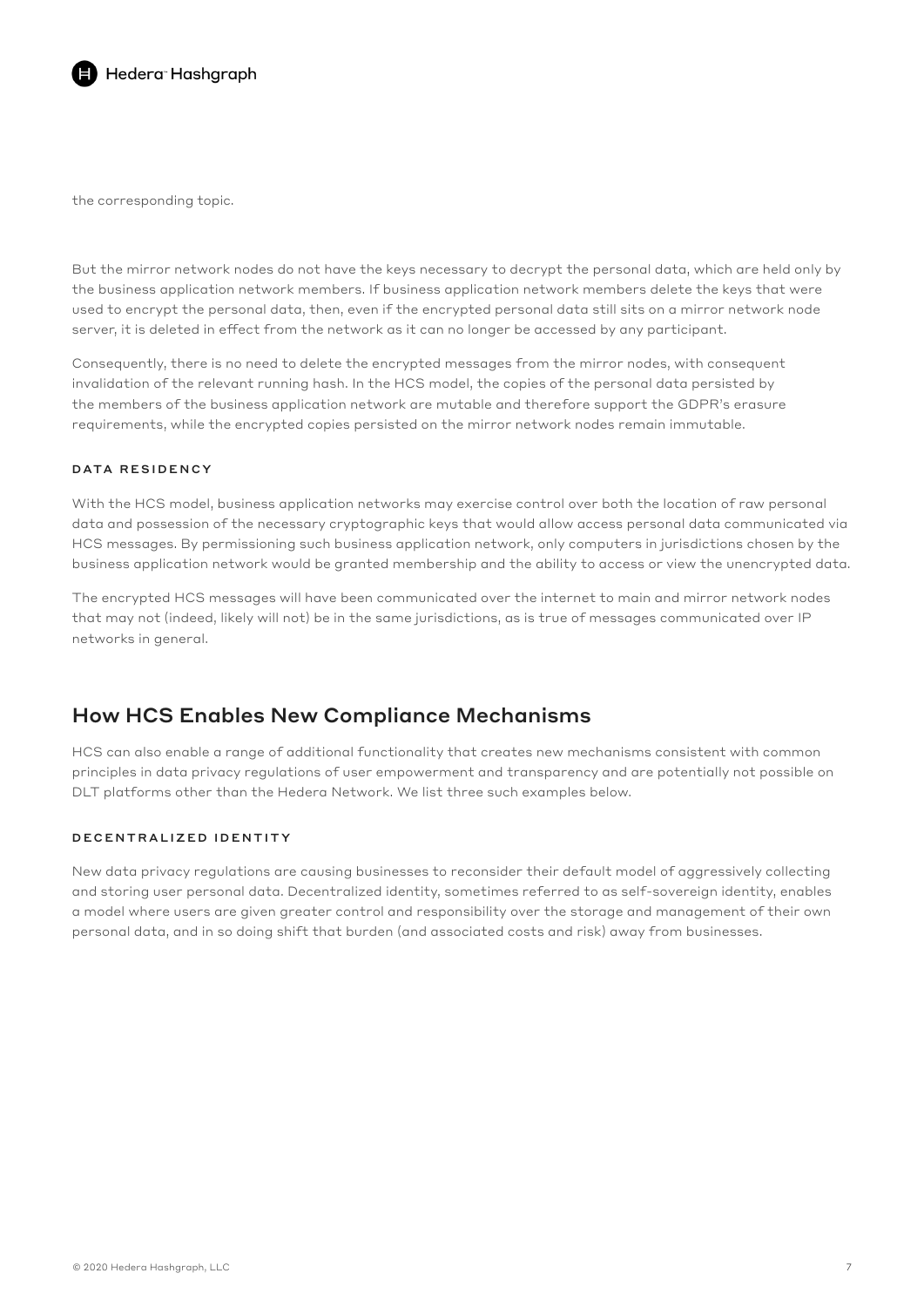This model can help to remove those authorities that issue identities (e.g., governments, employers, universities, social providers, etc.) from necessarily being involved in each engagement between the user with a relying party (as was the case with the federated identity model), and so give to the user greater autonomy and control over their identity and credentials. In this model, authorities still issue identities, but the corresponding credential is stored and managed by the user, and so disintermediates the authority from real-time participation in the use of that credential.

These new identity architectures often advocate using a public decentralized blockchain or DLT to anchor identities – specifically to store artifacts for those identities like pointers, hashes, and metadata for identities on a public ledger to facilitate subsequent verification and discovery by the relying parties at which the identity is presented.

The Hedera Network can enable decentralized identity with HCS. In this architecture, identity artifacts are submitted to HCS for timestamping and ordering before being persisted in a business application network. Hedera is participating in the W3C Decentralized Identifiers Working Group to standardize this architecture. Hedera has authored a DID Method to normalize how such decentralized identifiers can be managed on an HCS business application network.

### CONSENT RECEIPTS

A consent receipt is a structured document that provides detail about such consent grants. A receipt would typically specify what was the personal data for which consent was obtained, the reason for its collection, and any limitations on storage and usage. For a business, a consent receipt, signed by both parties provides a consistent firm legal ground for data processing. For the data subject, a consent receipt provides a new mechanism for keeping a clear record of what data about them a company has been given, how that data is being used, and any other business it is being shared with.

If such a consent receipt were timestamped by a public ledger like the Hedera Network, then the time at which

consent was collected could be more reliably determined in the future, should there be a dispute. As a concrete example, a data subject might be able to prove that while they did indeed give consent to some particular use of their personal data, that consent was given only after the first instance of that usage, and so the action of the data processor was not authorized.

In the HCS model, after a data subject authorized a particular use or sharing of some piece of personal data, a consent receipt capturing the specifics of that authorization would be submitted to HCS where it would be assigned a timestamp. Any subsequent modifications of that consent, whether modifying the terms or perhaps even its deletion to indicate withdrawal of that consent would also manifest through HCS messages. Subsequently, if there was a dispute over some usage of the personal data and whether it

| User: Alice<br>Serialized user info:                                |                                                                      |  |
|---------------------------------------------------------------------|----------------------------------------------------------------------|--|
|                                                                     | Paste the user info text string shown in the 'show my data' section. |  |
| Paste the user info text string shown in the 'show my data' section |                                                                      |  |
| Submit                                                              |                                                                      |  |
| Proof of contemporaneous record<br>Field                            | Value                                                                |  |
| <b>Transaction Id</b>                                               | 0.0.24105@1588183146.550000000                                       |  |
|                                                                     |                                                                      |  |
| Consensus Timestamp                                                 | Wed Apr 29 2020 10:59:16 GMT-0700 (Pacific Daylight Time)            |  |
| Sequence number                                                     | 674                                                                  |  |

was consistent with the terms of the data subject's consent at that moment in time, this history of consent would be retrieved and validated.

This graphic is a representation of such a consent receipt. A user, Alice, is able to view the details of the consent she has granted to a website. Importantly, the fact of that grant of consent, but not Alice's specific details, was timestamped by HCS and could be validated against public mirror network nodes should Alice and the website have a disagreement over that consent or its later withdrawal.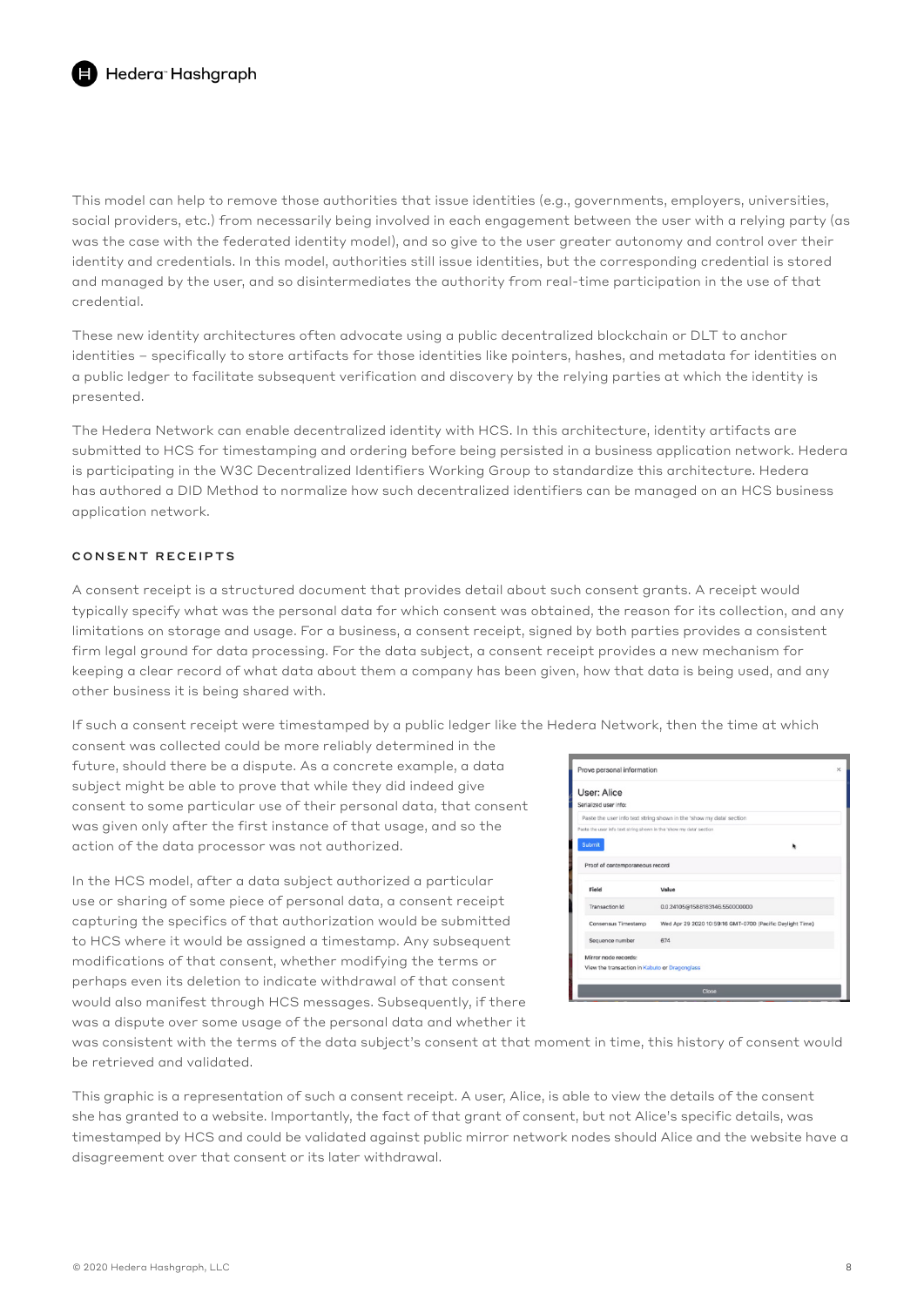### PROVABLE DELETION

Another common principal found in modern data privacy regulations is the principle of accountability, that is, the entities in control of personal data must be able to demonstrate compliance with their data privacy obligations.

For example, as discussed above, the GDPR stipulates that a data subject has the right to request that a given piece of their personal data be deleted from a database. Upon receiving such a request from a data subject, and performing the necessary deletion of the personal data from its systems and servers, the business may need to prove to the data subject that the personal data was indeed deleted.

It is possible for a business to demonstrate that they followed a particular process around data deletion and some of these steps could be made provable via timestamping of HCS messages. The business will log key steps of their business process by sending appropriate messages to an HCS topic and archive the resultant transaction records retrieved from the mirror network.

- 1. Data subject files a request that the Processor delete a specific piece of personal data;
- 2. The business sends an HCS message indicating that it acknowledges the request and is committing to a specific date and time for deletion;
- 3. The business marks their copy of the personal data as 'to be deleted' and sends a hash of that data structure via an HCS message;
- 4. The business deletes the personal data;
- 5. The business sends an HCS message indicating that they did indeed delete the personal data.

The subsequent stream of timestamped and ordered messages are stored and made available – transparently demonstrating to both the data subject and regulators that the business acted in good faith when the data subject requested deletion of their personal data.

## EXAMPLE SCENARIO

To make concrete how HCS and the business application network model can support GDPR compliance, consider a group of university research labs that wish to share patient health data as part of a clinical drug trial.

The universities will use HCS as the messaging channel by which they share the patient data – in other words the universities will create and participate in a business application network on the Hedera Network. By sharing data via HCS, all participants can be confident that they are indeed seeing the exact same dataset at a given moment in time without needing to trust any one university to manage that dataset in a centralized manner.

The universities will all agree to abide by a governance framework for the patient data, outlining allowed applications of the data, the patient's rights with respect to their data, etc.

An administrator will create an HCS "topic" on the Hedera's mainnet. Messages subsequently sent to this topic by the different universities will be timestamped and assigned a place within the topic specific order. The administrator will create the topic with a list of public keys corresponding to each university. Only messages signed by the corresponding private keys will be accepted by the Hedera's mainnet nodes and processed into consensus.

The universities will also exchange amongst themselves cryptographic keys. All messages sent via HCS will be encrypted such that only authorized universities can access the patient data.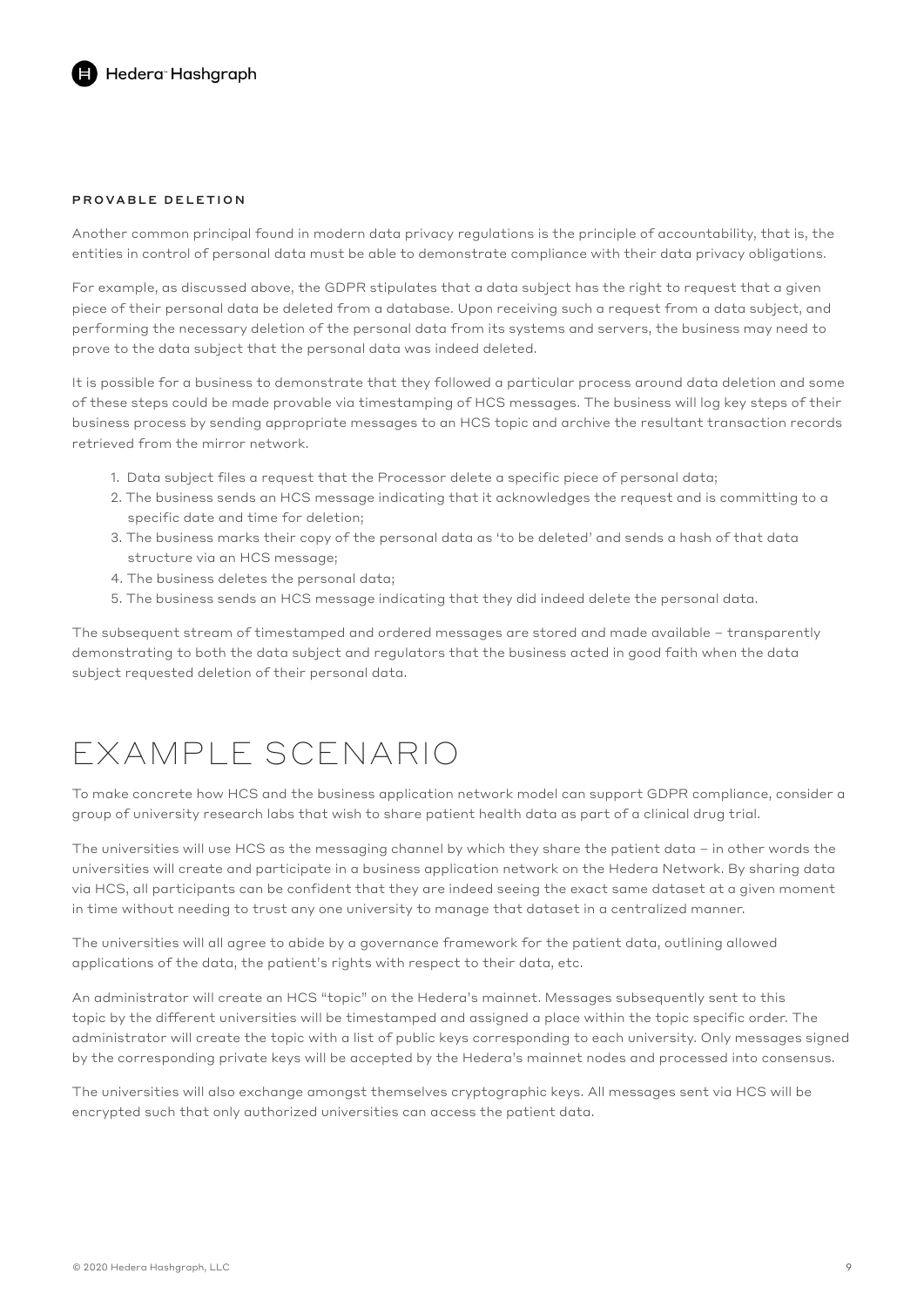Patient data will be distributed to the universities via an encrypted HCS message carrying the data. The message will be sent to the Hedera mainnet and then flow to the mirror network as like any other HCS message.

The universities will subscribe to that topic at a mirror network node. Whenever a message is submitted to that topic and received by a mirror node, the subscribed universities will also receive the message. Those universities that are able to decrypt the messages will do so and then store that data such that researchers can access it.

As only the universities themselves will store the decrypted patient data, the requirement that the data stay in the EU can be satisfied (assuming all universities are in the EU). While the Hedera mainnet and mirror nodes may not necessarily also be in the EU, those nodes will either not store the data, or store it in only in an encrypted format that they cannot access.

This sequence is represented below for a specific patient Alice that logically gives her personal data, labeled as personally identifiable information (PII), to the universities in support of their research.



#### NOTES:

- 1. Only authorized members of the business application network would be able to submit messages to the topic. No other party would be able to poison the University's data set.
- 2. The mainnet nodes discard the encrypted message soon after it is assigned a consensus timestamp and place within the topic's order.
- 3. The mainnet and mirror network nodes maintain a running hash and sequence number for all messages within the Topic. Any party can query a mirror network node to validate that a given message was sent to the topic and when. And they can verify that no messages were tampered with and no messages were eliminated from the sequence of messages.
- 4. A mirror network node may store the history of messages (and the encrypted PII within) but, without the decryption keys, would be unable to decrypt them.
- 5. Business application network members can choose to use different keys for each message, ensuring perfect forward secrecy. If a single key is hacked, then any message encrypted with that key could be read, but not other messages encrypted with different keys.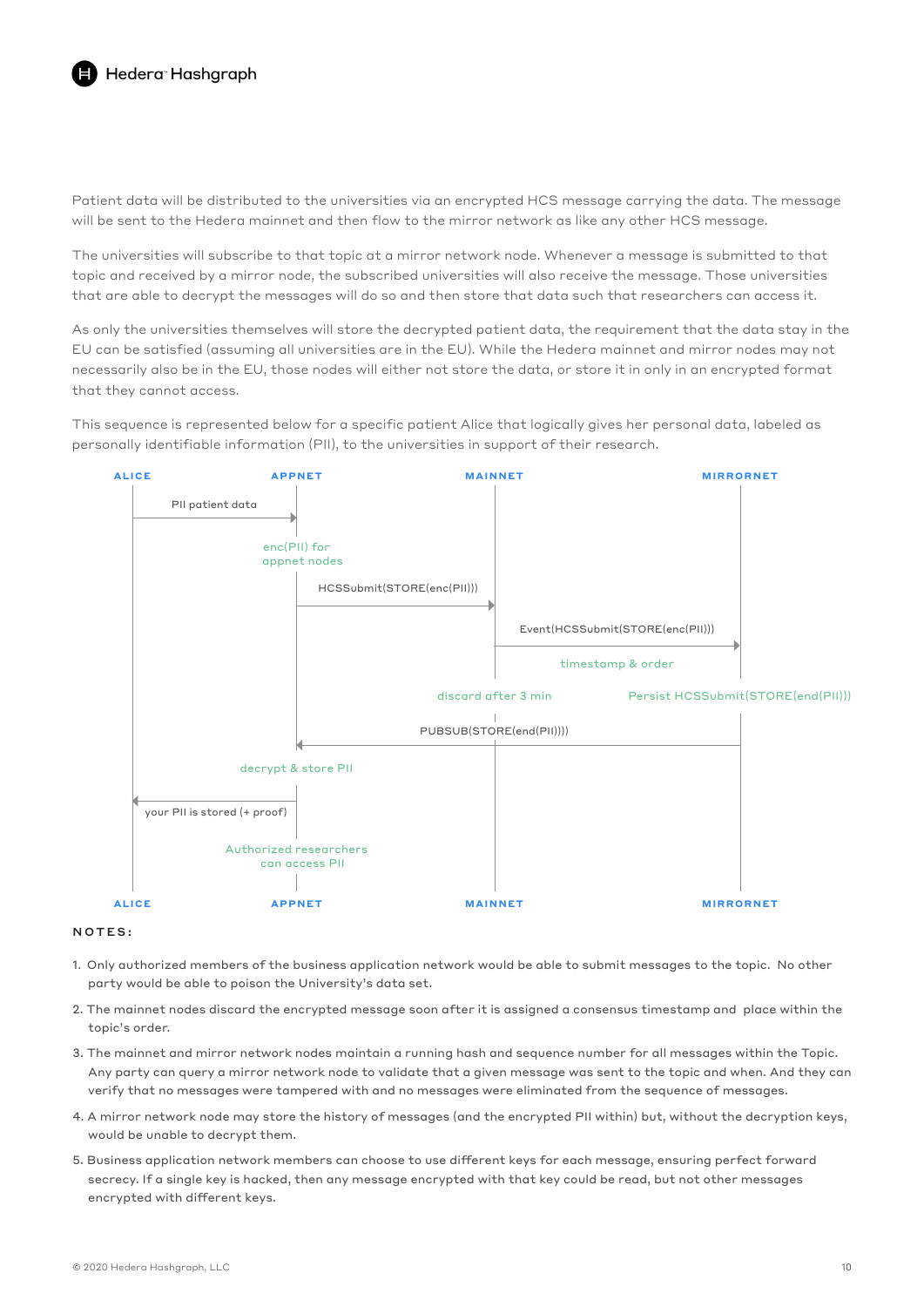If, as is her right under the GDPR, Alice later decided that she wished her patient data to be deleted, she would be able to direct the universities to do so. As for the message that distributed her data in the first place, the directive to all universities to delete her data would flow through HCS.



#### NOTES:

- 1. The message containing the directive to delete Alice's personal data could be subsequently provable; that is, any subsequent dispute would have clear cryptographic evidence of that message being sent on a given date.
- 2. On receiving the directive to delete Alice's patient data, the universities would delete both the personal data and any keys that had been previously used for its encryption. Even if Alice's data still existed on a mirror network node, it would become inaccessible because it could never again be decrypted.
- 3. The universities could acknowledge receipt of the delete directive by themselves submitting a message via HCS. This timestamped ACK message could be used by a university in any subsequent dispute as additional evidence that they did indeed delete Alice's data when directed to do so.
- 4. Deletion of Alice's personal data and keys need not invalidate the cryptographic guarantees provided by the Hedera mainnet node's calculation of a running hash and sequence number for the business application network's topic – the "chain" of messages would remain. The mirror network nodes would continue to persist the encrypted personal data, and so be able to create cryptographic proofs even if the encrypted data would never again be accessible.